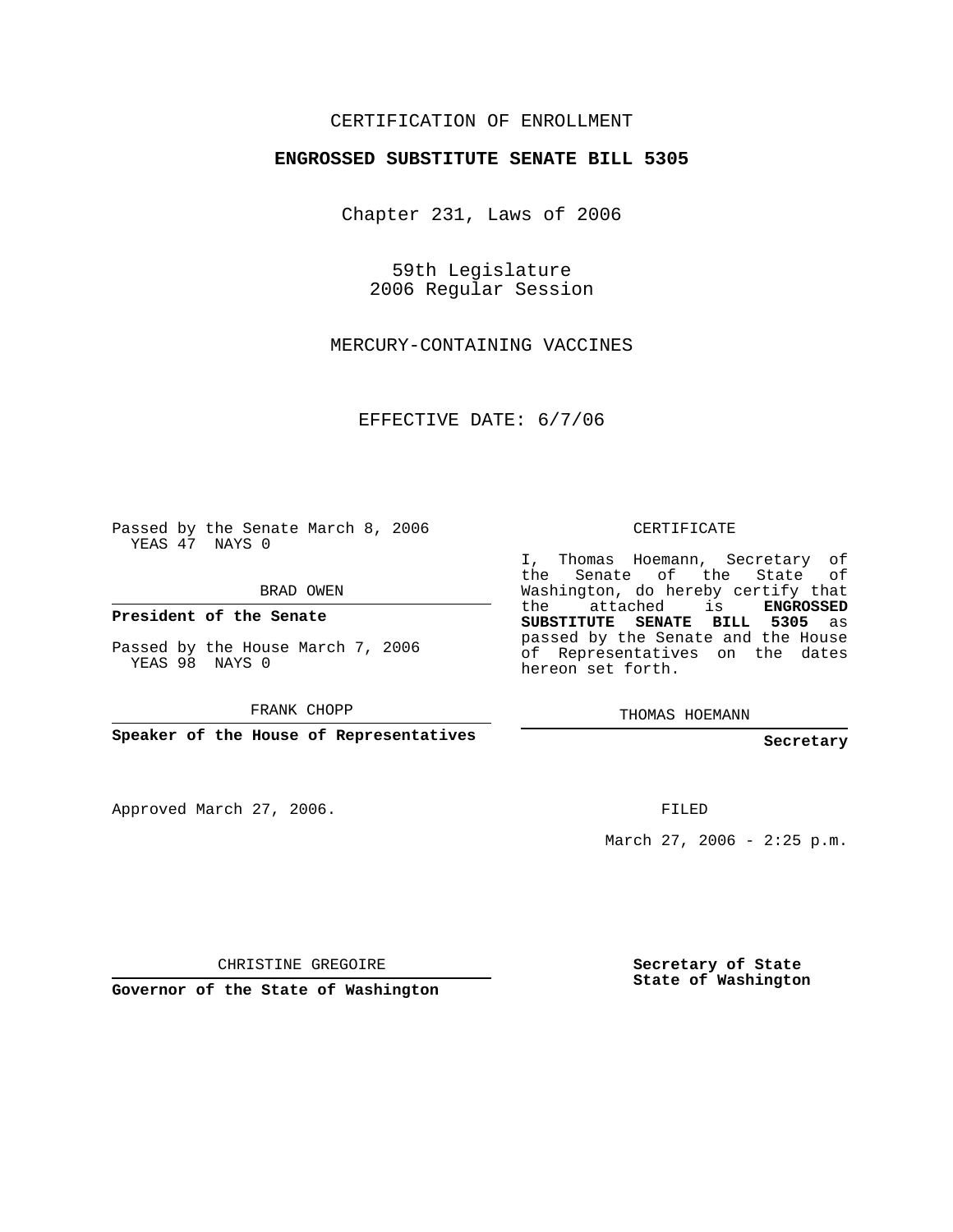## **ENGROSSED SUBSTITUTE SENATE BILL 5305** \_\_\_\_\_\_\_\_\_\_\_\_\_\_\_\_\_\_\_\_\_\_\_\_\_\_\_\_\_\_\_\_\_\_\_\_\_\_\_\_\_\_\_\_\_

\_\_\_\_\_\_\_\_\_\_\_\_\_\_\_\_\_\_\_\_\_\_\_\_\_\_\_\_\_\_\_\_\_\_\_\_\_\_\_\_\_\_\_\_\_

AS AMENDED BY THE HOUSE

Passed Legislature - 2006 Regular Session

## **State of Washington 59th Legislature 2006 Regular Session**

**By** Senate Committee on Health & Long-Term Care (originally sponsored Benton, Roach, Swecker, Zarelli, Regala, Stevens, Shin, Delvin, Franklin and Mulliken)

READ FIRST TIME 03/02/05.

1 AN ACT Relating to the use of mercury-containing vaccines; adding 2 a new section to chapter 70.95M RCW; and creating a new section.

3 BE IT ENACTED BY THE LEGISLATURE OF THE STATE OF WASHINGTON:

 NEW SECTION. **Sec. 1.** The legislature finds that vaccinations and immunizations are among the most important public health innovations of the last one hundred years. The centers for disease control and prevention placed vaccinations at the top of its list of the ten greatest public health achievements of the twentieth century. In its efforts to improve public health in the world's poorest countries, the Bill and Melinda Gates foundation has identified childhood immunization as a cost-effective method of improving public health and saving the lives of millions of children around the world.

 Fortunately, in Washington, safe and cost-effective vaccinations against childhood diseases are widely available through both public and private resources. The vaccines that the Washington state department of health provides to meet the requirements for the recommended childhood vaccination schedule through its universal childhood vaccine program are screened for thimerosal and preference is given toward the purchase of thimerosal-free products. The department of health